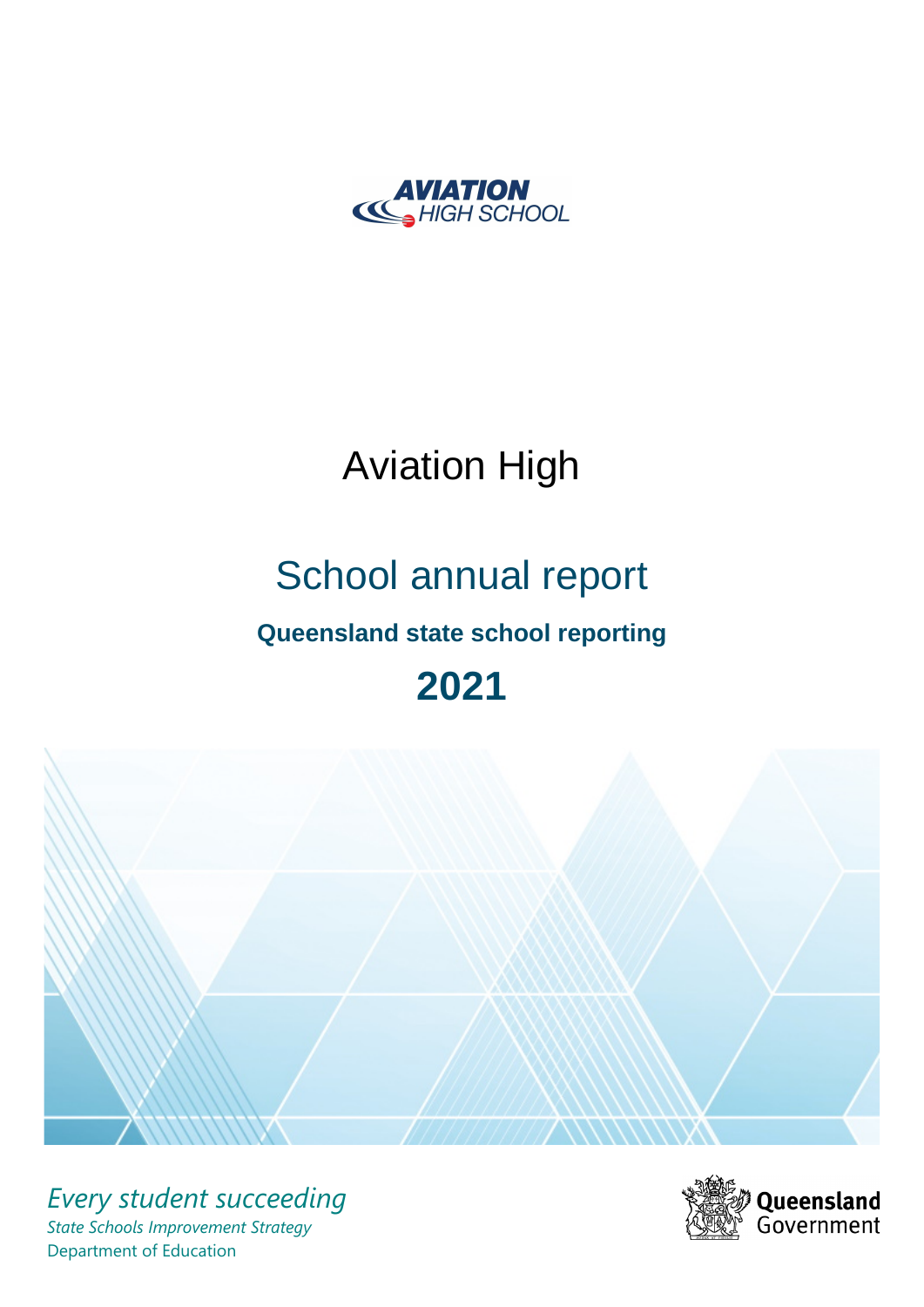**OFFICIAL – Public** Published as information source only. Public information used to create this report may not appear in this format in the public domain Please refer to disclaimer information.

#### **Contact details**

| <b>Postal Address</b> | PO Box 359 Clayfield 4011        |
|-----------------------|----------------------------------|
| <b>Phone</b>          | $(07)$ 3637 0111                 |
| Fax                   | $(07)$ 3637 0100                 |
| Email                 | principal@aviationhigh.eq.edu.au |
| Website               | https://aviationhigh.eq.edu.au   |

#### **Disclaimer**

The materials presented in this report are distributed by the Department of Education (the department) as an information source only.

The information and data in this report is subject to change without notice.<br>The department makes no statements, representations, or warranties about the accuracy or completeness of, and you should not rely on, any informa report. The department disclaim all responsibility and all liability (including without limitation, liability in negligence) for all expenses, losses, damages and costs you might incur as a

result of the information in this report being inaccurate or incomplete in any way, and for any reason. Despite our best efforts, the department makes no warranties that the information in this report is free of infection by computer viruses or other contamination.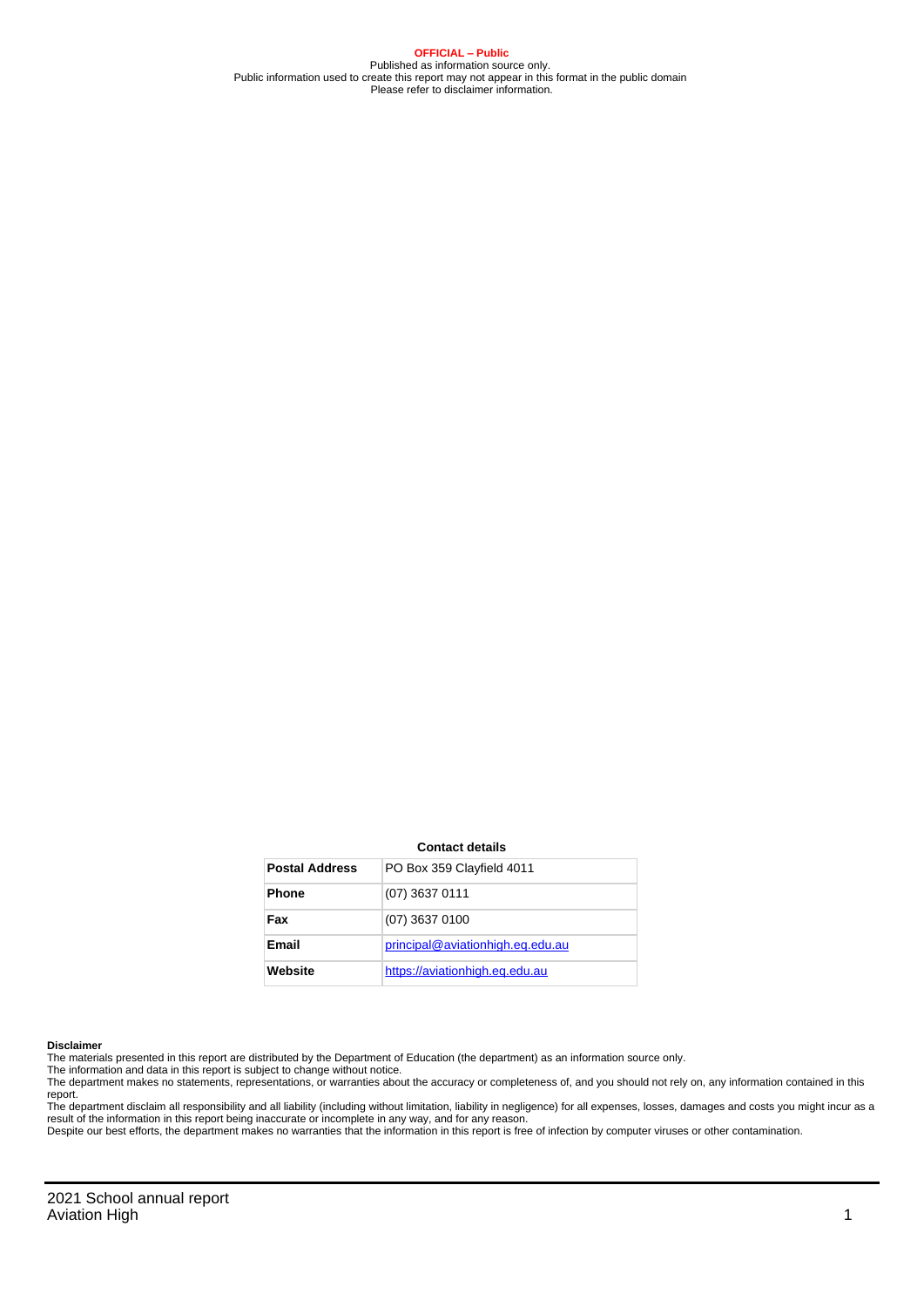| School context                     |                                                                                                                                                                                                   |
|------------------------------------|---------------------------------------------------------------------------------------------------------------------------------------------------------------------------------------------------|
| <b>Coeducational or single sex</b> | Coeducational                                                                                                                                                                                     |
| Independent Public School          | <b>Yes</b>                                                                                                                                                                                        |
| Year levels offered in 2021        | Year $7 -$ Year 12                                                                                                                                                                                |
| Webpages                           | Additional information about Queensland state schools is located on the:<br>My School website<br>٠<br>Queensland Government data website<br>Queensland Government schools directory website.<br>٠ |

# **Characteristics of the student body**

## **Student enrolments**

#### **Table 1: Student enrolments by year level**

|                   |      | <b>February</b> |      |      | <b>August</b> |      |
|-------------------|------|-----------------|------|------|---------------|------|
| <b>Year Level</b> | 2019 | 2020            | 2021 | 2019 | 2020          | 2021 |
| Year <sub>7</sub> | 101  | 117             | 114  | 98   | 120           | 119  |
| Year <sub>8</sub> | 98   | 104             | 115  | 96   | 105           | 114  |
| Year 9            | 90   | 98              | 112  | 92   | 94            | 114  |
| Year 10           | 99   | 85              | 99   | 96   | 80            | 98   |
| Year 11           | 75   | 93              | 80   | 72   | 86            | 78   |
| Year 12           | 33   | 71              | 78   | 30   | 68            | 77   |
| <b>Total</b>      | 496  | 568             | 598  | 484  | 553           | 600  |

Notes

1. Student counts include headcount of all full- and part-time students at the school.

## **Average class sizes**

#### **Table 2: Average class size information for each phase of schooling**

| <b>Year Levels</b> | 2019 | 2020 | 2021 |
|--------------------|------|------|------|
| Year 7 – Year 10   | 23   | 24   |      |
| Year 11 – Year 12  | 14   | 18   |      |

Notes

1. Classes are measured against the target of 25 students per teacher in Prep to Year 3 and Years 11 to 12, and target of 28 students per teacher in Years 4 to 10. Where composite classes exist across cohorts (e.g. Year 3/4) the class size targets would be the lower cohort target.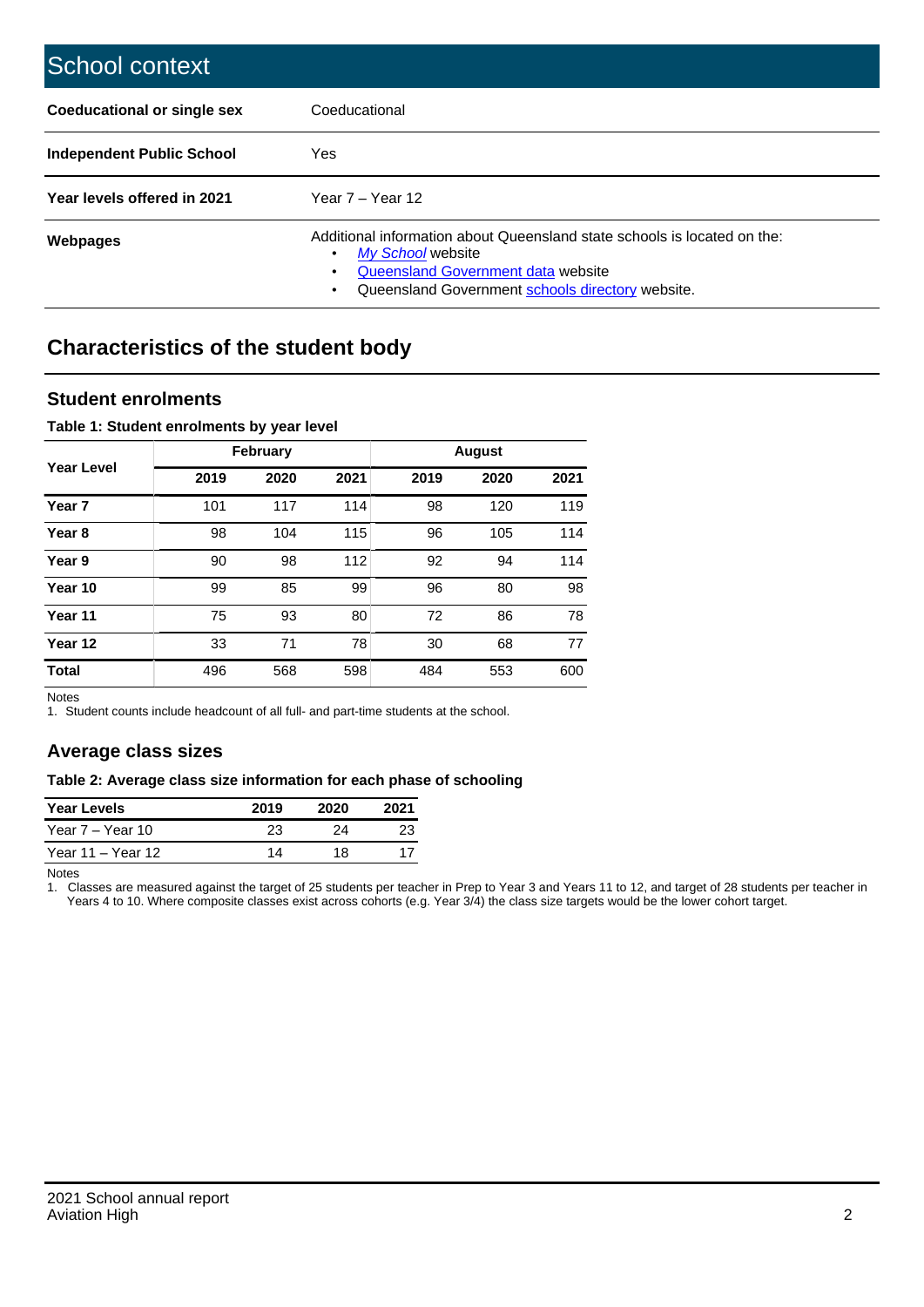## **Respectful relationships education**

To support students' learning, health and wellbeing all state schools are required to implement respectful relationships education through the Prep to Year 10 Australian Curriculum: Health and Physical Education and/or through school pastoral care programs across Prep to Year 12.

## **Parent, student and staff satisfaction**

Tables 3–5 show selected items from the Parent/Caregiver, Student and Staff School Opinion Surveys. In response to the COVID-19 health emergency, the annual school opinion surveys of students, teachers and staff were not administered in 2020. A new time series started in 2021 and data from this collection is not considered directly comparable with earlier collections due to significant methodology changes.

For state level information go to the **[School Opinion Survey](https://qed.qld.gov.au/publications/reports/statistics/schooling/schools/schoolopinionsurvey) webpage**.

#### **Table 3: Parent/Caregiver Survey**

| Percentage of parents/caregivers who agree <sup>1</sup> that:                                               | 2019   | 2020 | 2021  |
|-------------------------------------------------------------------------------------------------------------|--------|------|-------|
| This is a good school.                                                                                      | 93.3%  |      | 94.8% |
| My child likes being at this school. <sup>2</sup>                                                           | 93.3%  |      | 93.2% |
| My child feels safe at this school. <sup>2</sup>                                                            | 100.0% |      | 94.8% |
| My child's learning needs are being met at this school. <sup>2</sup>                                        | 86.7%  |      | 87.8% |
| My child is making good progress at this school. <sup>2</sup>                                               | 93.3%  |      | 93.2% |
| Teachers at this school expect my child to do his or her best. <sup>2</sup>                                 | 93.3%  |      | 97.7% |
| Teachers at this school provide my child with useful feedback about his or her school<br>work. <sup>2</sup> | 93.3%  |      | 95.5% |
| Teachers at this school motivate my child to learn. <sup>2</sup>                                            | 86.7%  |      | 88.8% |
| Teachers at this school treat students fairly. <sup>2</sup>                                                 | 86.7%  |      | 89.4% |
| I can talk to my child's teachers about my concerns. <sup>2</sup>                                           | 86.7%  |      | 95.5% |
| This school works with me to support my child's learning. <sup>2</sup>                                      | 86.7%  |      | 96.3% |
| This school takes parents' opinions seriously. <sup>2</sup>                                                 | 85.7%  |      | 90.2% |
| Student behaviour is well managed at this school. <sup>2</sup>                                              | 93.3%  |      | 91.8% |
| This school looks for ways to improve. <sup>2</sup>                                                         | 80.0%  |      | 93.1% |
| This school is well maintained. <sup>2</sup>                                                                | 100.0% |      | 98.5% |

Notes

1. Agree represents the percentage of respondents who Somewhat Agree, Agree or Strongly Agree with the statement.

2. Nationally agreed parents/caregiver items.

3. DW = Data withheld to ensure confidentiality.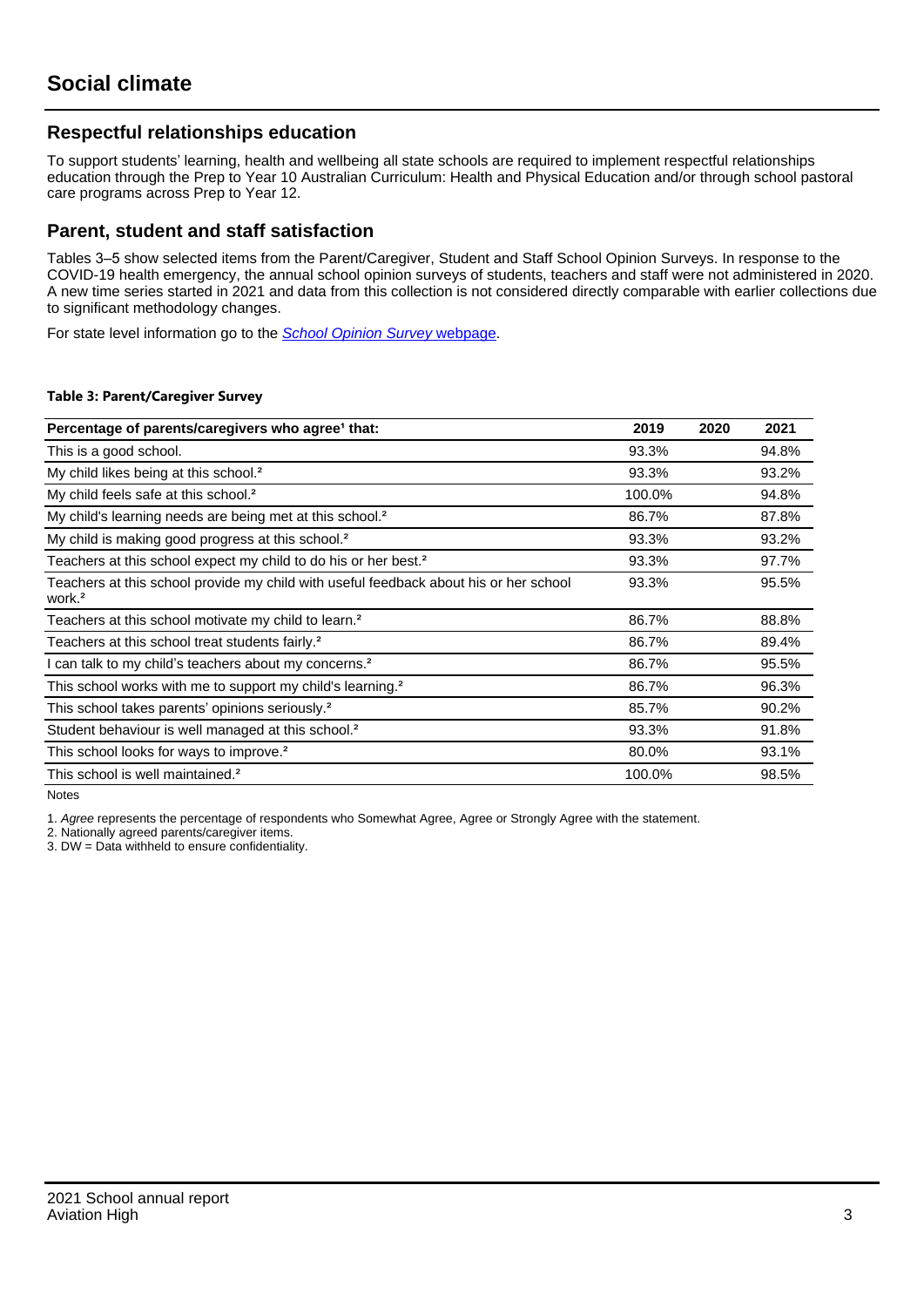#### **Table 4: Student Survey**

| Percentage of students who agree <sup>1</sup> that:                            | 2019  | 2020 | 2021  |
|--------------------------------------------------------------------------------|-------|------|-------|
| I like being at my school. <sup>2</sup>                                        | 88.9% |      | 75.4% |
| I feel safe at my school. <sup>2</sup>                                         | 94.1% |      | 77.8% |
| My teachers motivate me to learn. <sup>2</sup>                                 | 89.0% |      | 77.5% |
| My teachers expect me to do my best. <sup>2</sup>                              | 99.0% |      | 94.2% |
| My teachers provide me with useful feedback about my school work. <sup>2</sup> | 90.0% |      | 81.2% |
| Teachers at my school treat students fairly. <sup>2</sup>                      | 75.2% |      | 76.7% |
| I can talk to my teachers about my concerns. <sup>2</sup>                      | 80.2% |      | 62.0% |
| My school takes students' opinions seriously. <sup>2</sup>                     | 70.0% |      | 66.7% |
| Student behaviour is well managed at my school. <sup>2</sup>                   | 68.0% |      | 75.0% |
| My school looks for ways to improve. <sup>2</sup>                              | 94.9% |      | 86.1% |
| My school is well maintained. <sup>2</sup>                                     | 95.9% |      | 81.2% |
| My school gives me opportunities to do interesting things. <sup>2</sup>        | 86.7% |      | 86.1% |

Notes

1. Agree represents the percentage of respondents who Somewhat Agree, Agree or Strongly Agree with the statement.

2. Nationally agreed student items.

3. DW = Data withheld to ensure confidentiality.

#### **Table 5: Staff Survey**

| Percentage of staff who agree <sup>1</sup> that:                                                            | 2019  | 2020 | 2021   |
|-------------------------------------------------------------------------------------------------------------|-------|------|--------|
| I feel confident embedding Aboriginal and Torres Strait Islander perspectives across the<br>learning areas. | 91.7% |      | 84.4%  |
| I enjoy working at this school. <sup>2</sup>                                                                | 91.3% |      | 95.7%  |
| I feel this school is a safe place in which to work. <sup>2</sup>                                           | 95.7% |      | 97.9%  |
| I receive useful feedback about my work at this school. <sup>2</sup>                                        | 84.8% |      | 88.9%  |
| Students are encouraged to do their best at this school. <sup>2</sup>                                       | 97.8% |      | 100.0% |
| Students are treated fairly at this school. <sup>2</sup>                                                    | 97.8% |      | 97.9%  |
| Student behaviour is well managed at this school. <sup>2</sup>                                              | 91.3% |      | 100.0% |
| Staff are well supported at this school. <sup>2</sup>                                                       | 84.4% |      | 91.7%  |
| This school takes staff opinions seriously. <sup>2</sup>                                                    | 81.8% |      | 85.4%  |
| This school looks for ways to improve. <sup>2</sup>                                                         | 95.5% |      | 97.9%  |
| This school is well maintained. <sup>2</sup>                                                                | 95.3% |      | 97.9%  |
| This school gives me opportunities to do interesting things. <sup>2</sup>                                   | 91.3% |      | 88.9%  |

Notes

1. Agree represents the percentage of respondents who Somewhat Agree, Agree or Strongly Agree with the statement.

2. Nationally agreed staff items.

3. DW = Data withheld to ensure confidentiality.

# **Description of how this school manages non-attendance**

Queensland state schools manage non-attendance in line with the Queensland Department of Education procedures: [Managing Student Absences and Enforcing Enrolment and Attendance at State Schools](https://ppr.qed.qld.gov.au/pp/managing-student-absences-and-enforcing-enrolment-and-attendance-at-state-schools-procedure); and [Roll Marking in State Schools,](https://ppr.qed.qld.gov.au/pp/roll-marking-in-state-schools-procedure) which outline processes for managing and recording student attendance and absenteeism.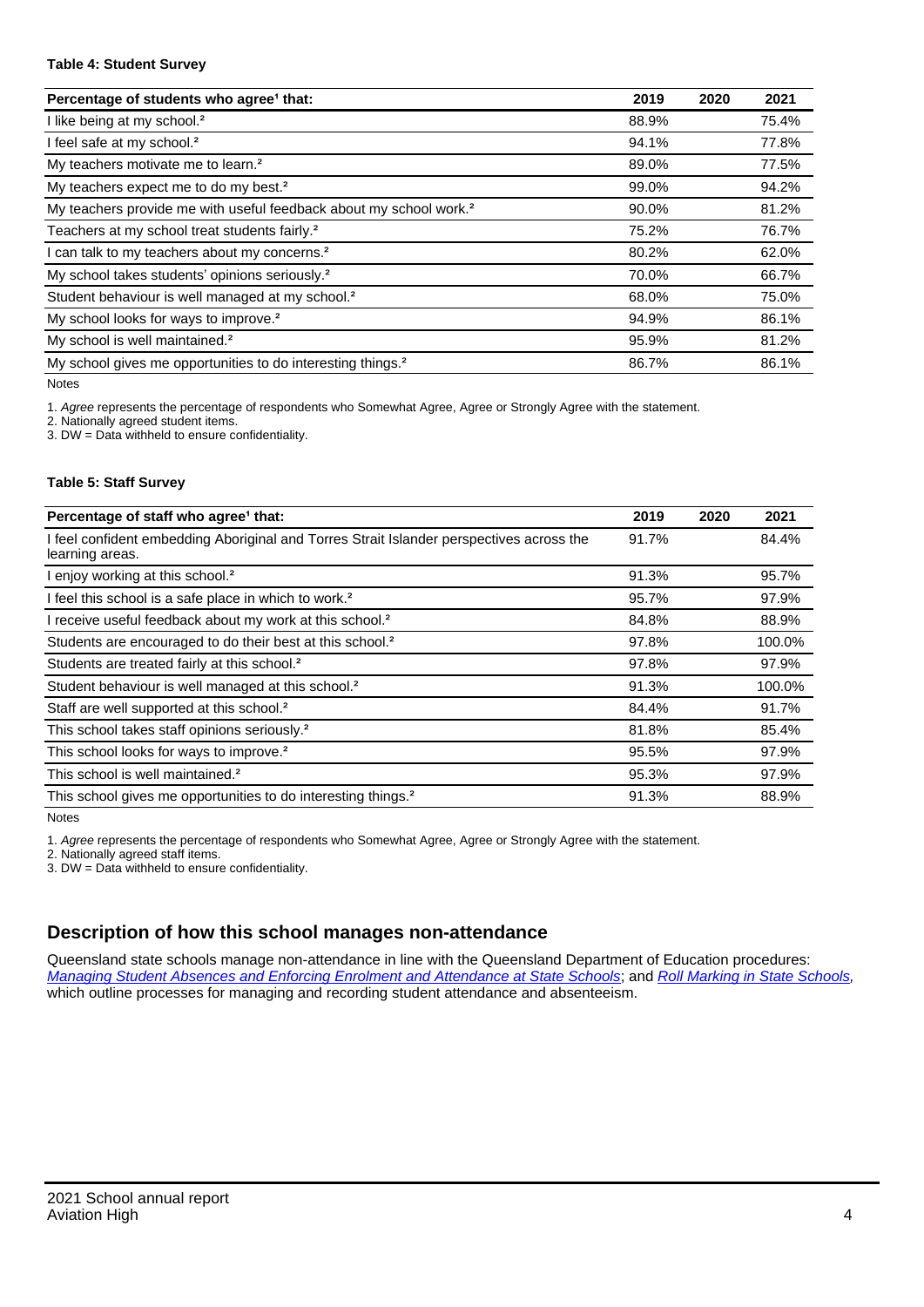## **School disciplinary absences**

#### **Table 6: Count of school disciplinary absences at this school**

| Type of school disciplinary absence | 2019 | 2020 | 2021 |
|-------------------------------------|------|------|------|
| Short suspension                    | 104  | 46   | 59   |
| Long suspension                     | 3    |      | 0    |
| Exclusion                           | O    |      | 0    |
| Cancellation                        | 2    | 3    | 2    |
| Total                               | 109  | 50   | 61   |

Notes

1. School disciplinary absence (SDA) data is a total of short suspensions (1–10 days), long suspensions (11–20 days), exclusions and cancellations. 2. The number of SDAs is not the number of students who received an SDA as one student may be suspended several times in a school year. Each time a student is suspended it is recorded as an additional SDA. The data does not reflect the outcomes of appeal decisions.

3. 2020 data was impacted by the COVID-19 health emergency. There were significantly fewer SDAs during the home-based learning period (the first five weeks of Term 2) compared to other years.

# **School funding**

## **School income broken down by funding source**

School income, reported by financial year accounting cycle using standardised national methodologies and broken down by funding source is available via the [My School](http://www.myschool.edu.au/) website.

### **How to access our income details**

- 1. Click on the My School link <http://www.myschool.edu.au/>.
- 2. Enter the school name or suburb of the school you wish to search.

| Search by school name or suburb | <b>School sector</b> | School type | <b>State</b> |  |
|---------------------------------|----------------------|-------------|--------------|--|
|                                 |                      |             |              |  |

3. Click on View School Profile to access the school's profile.



4. Click on Finances and select the appropriate year to view school financial information.

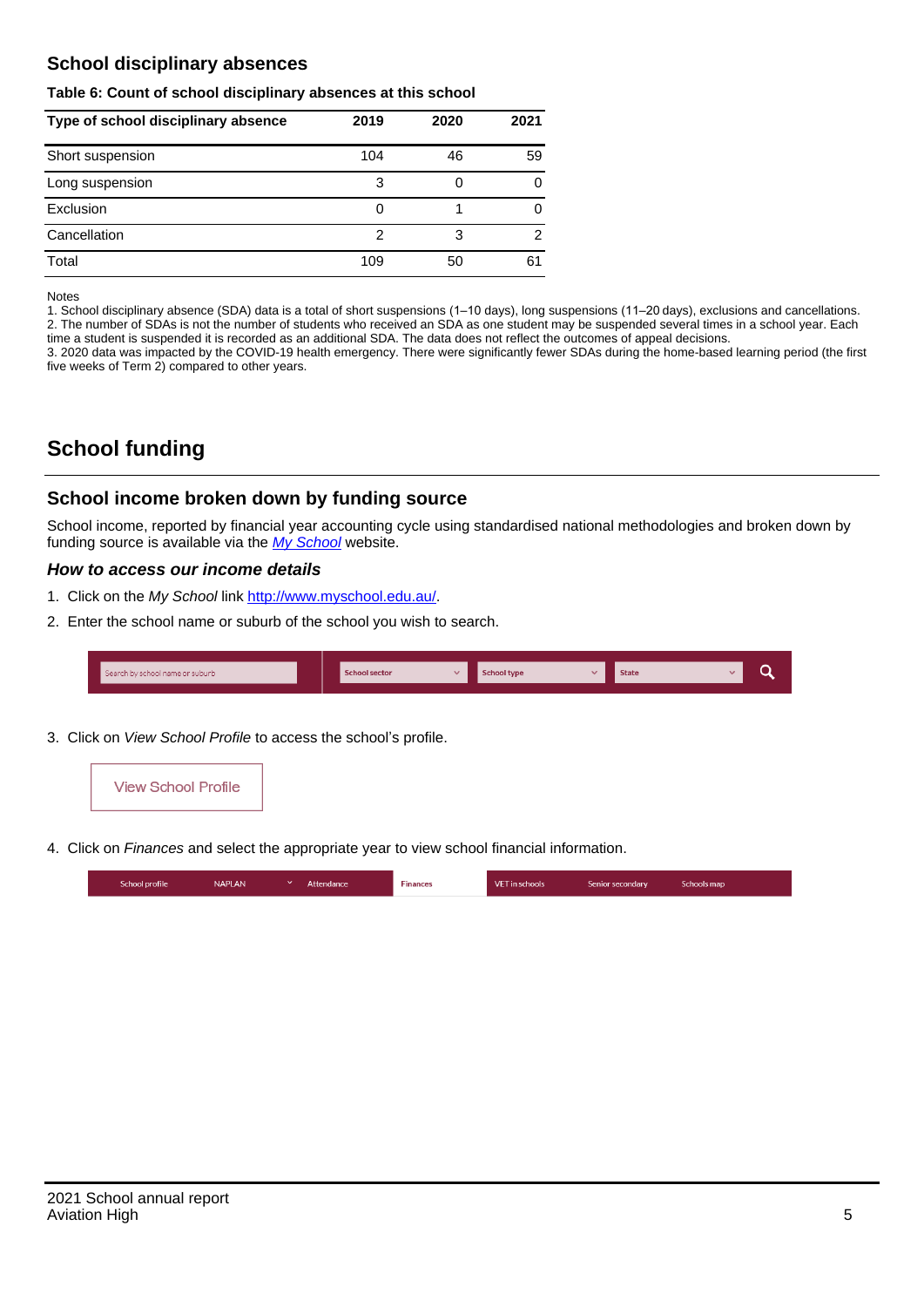# **Teacher standards and qualifications**

The Teacher registration eligibility requirements: Policy (p.1) states:

To be eligible for registration, a person must satisfy the Queensland College of Teachers (QCT) that they meet requirements regarding qualification and experience, or have otherwise met the requirements of the Australian Professional Standards for Teachers (APST). A person must also satisfy the QCT that they are suitable to teach and meet English language proficiency requirements. All these requirements are specified in the Act and the Education (Queensland College of Teachers) Regulation 2005 (the Regulation).

The qualifications required for teacher registration are successful completion of either -

- (a) a four-year initial teacher education program including teacher education studies of at least one year (e.g. a Bachelor of Education, or a double Bachelor degree in Science and Teaching) or
- (b) a one-year graduate initial teacher education program following a degree (e.g. a one-year Graduate Diploma of Education (Secondary) after a three-year Bachelor degree) or
- (c) another course of teacher education that the QCT is reasonably satisfied is the equivalent of (a) or (b). These are considered on a case-by-case basis.

For more information, please refer to the following link:

• <https://www.qct.edu.au/registration/qualifications>

# **Workforce composition**

## **Staff composition, including Indigenous staff**

#### **Table 7: Workforce composition for this school**

|                    | <b>Teaching staff</b> |      |      | Non-teaching staff |      |      | Indigenous staff |      |      |
|--------------------|-----------------------|------|------|--------------------|------|------|------------------|------|------|
| <b>Description</b> | 2019                  | 2020 | 2021 | 2019               | 2020 | 2021 | 2019             | 2020 | 2021 |
| Headcount          | 49                    | 51   | 55   | 32                 | 33   | 30   |                  | <5   |      |
| <b>FTE</b>         | 44                    | 48   | 53   | 20                 | 20   | 20   |                  | <5   |      |

Notes

1. Teaching staff includes school leaders.

2. Indigenous refers to Aboriginal and Torres Strait Islander people of Australia.

3. FTE = full-time equivalent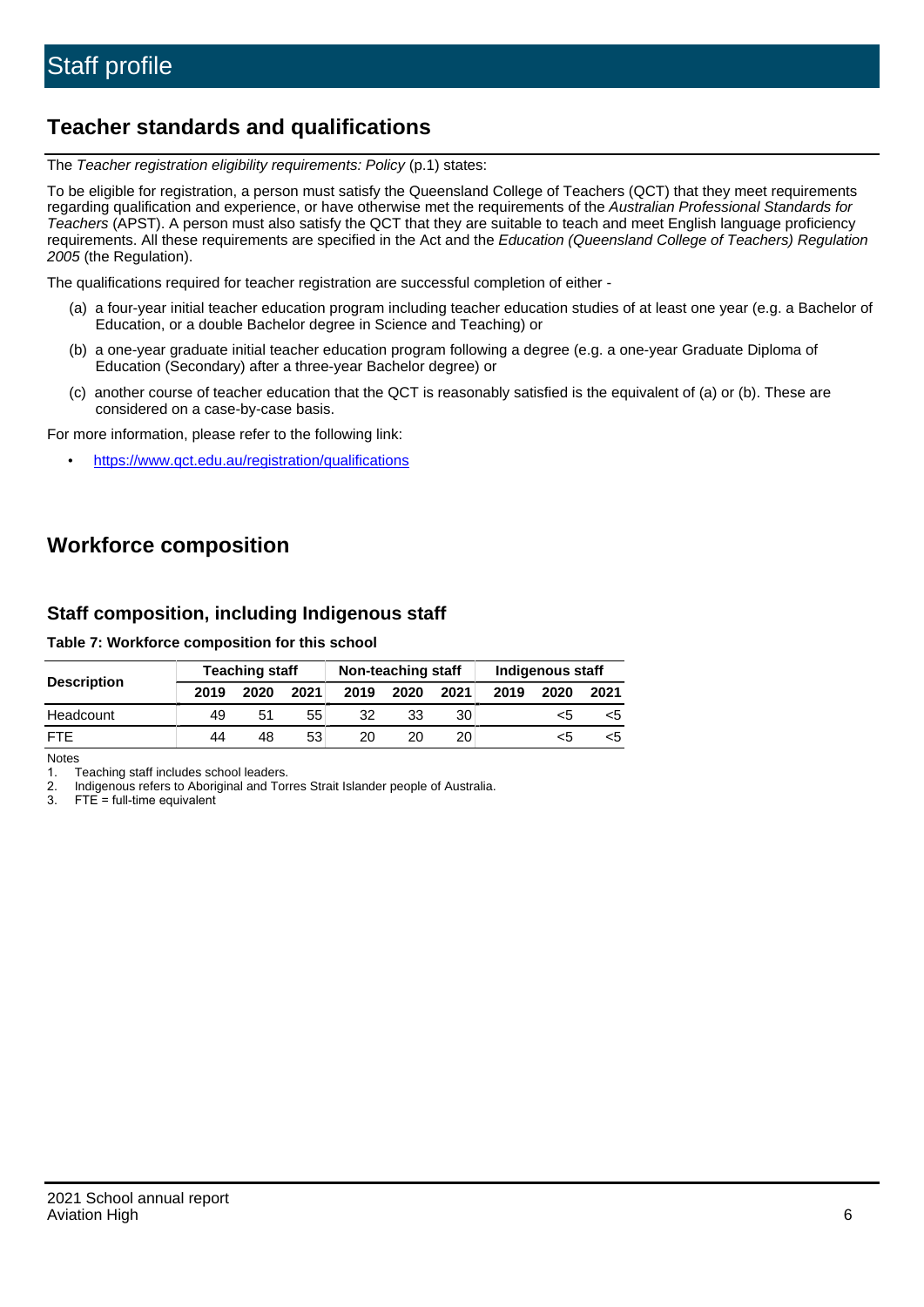# **Key student outcomes**

## **Student attendance**

Tables 8–9 show attendance rates at this school as percentages. In 2020, the COVID-19 health emergency affected student attendance in Queensland Government schools. Comparisons between 2020 and other years' attendance data should not be made.

#### **Table 8: Overall student attendance at this school**

| <b>Description</b>                                  | 2019 | 2020 | 2021 |
|-----------------------------------------------------|------|------|------|
| Overall attendance rate for students at this school | 91%  | 90%  | 92%  |

Notes

1. The attendance rate is the full- and part-time days attended as a percentage of enrolled school days.

2. Full-time students only.

#### **Table 9: Student attendance rates for each year level at this school**

| <b>Year Level</b> | 2019 | 2020 | 2021 |
|-------------------|------|------|------|
| Year 7            | 93%  | 91%  | 94%  |
| Year 8            | 91%  | 90%  | 90%  |
| Year 9            | 89%  | 91%  | 90%  |
| Year 10           | 91%  | 86%  | 94%  |
| Year 11           | 90%  | 90%  | 91%  |
| Year 12           | 88%  | 90%  | 91%  |

Notes

1. The attendance rate is the full- and part-time days attended as a percentage of enrolled school days.

2. Full-time students only.

3. DW = Data withheld to ensure confidentiality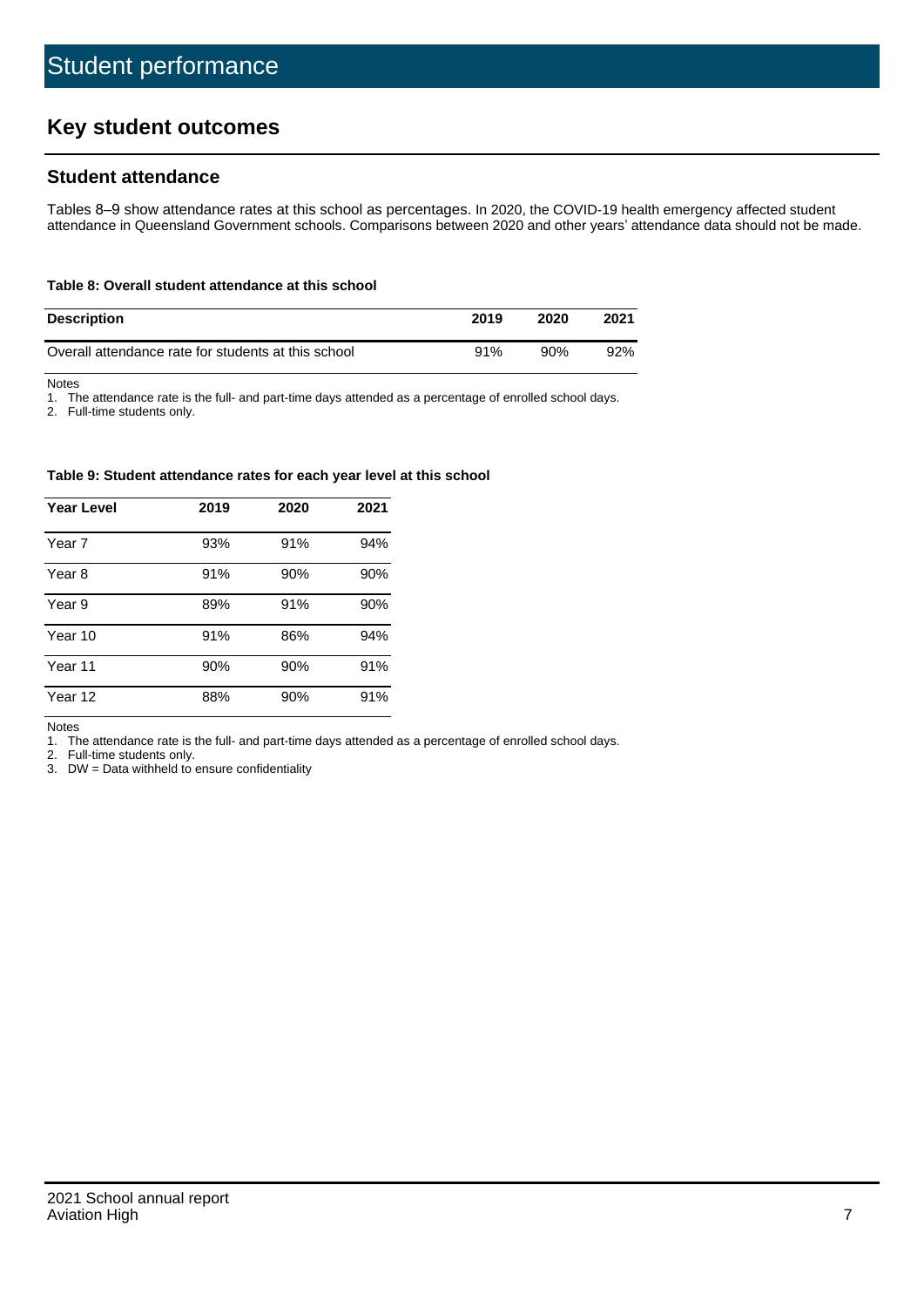# **NAPLAN**

Our reading, writing, spelling, grammar and punctuation, and numeracy results for the Years 3, 5, 7 and 9 NAPLAN tests are available via the [My School](http://www.myschool.edu.au/) website.

### **How to access our NAPLAN results**

- 1. Click on the My School link <http://www.myschool.edu.au/>.
- 2. Enter the school name or suburb of the school you wish to search.

| Search by school name or suburb | <b>School sector</b> | <b>School type</b>                        |          | <b>State</b> |  |
|---------------------------------|----------------------|-------------------------------------------|----------|--------------|--|
|                                 |                      |                                           |          |              |  |
|                                 |                      | $\sim$ $\sim$ $\sim$ $\sim$ $\sim$ $\sim$ | $\cdots$ |              |  |

3. Click on View School Profile of the appropriate school to access the school's profile.

| <b>View School Profile</b> |  |  |  |
|----------------------------|--|--|--|
|----------------------------|--|--|--|

4. Click on NAPLAN and select a year to view school NAPLAN information.

|  | School profile | <b>NAPLAN</b><br>$\sim$ 1 | Attendance | <b>Finances</b> | <b>VET</b> in schools | Senior secondary | Schools map |
|--|----------------|---------------------------|------------|-----------------|-----------------------|------------------|-------------|
|--|----------------|---------------------------|------------|-----------------|-----------------------|------------------|-------------|

#### Notes

- 1. If you are unable to access the internet, please contact the school for a hard copy of the school's NAPLAN results.
- 2. The National Assessment Program Literacy and Numeracy ([NAPLAN\)](http://www.nap.edu.au/naplan) is an annual assessment for students in Years 3, 5, 7 and 9.